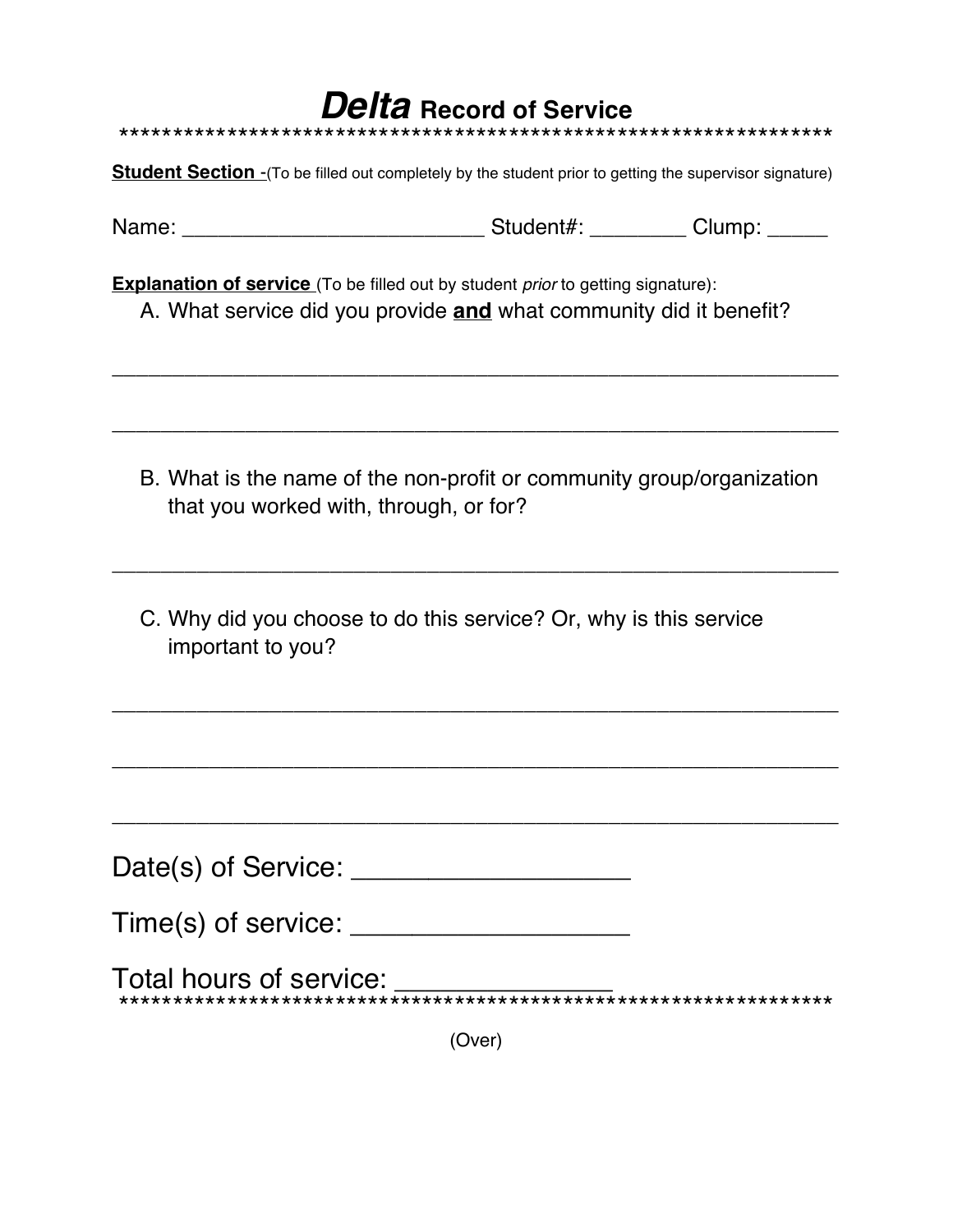Student Name\_\_\_\_\_\_\_\_\_\_\_\_\_\_\_\_\_\_\_\_\_\_\_\_\_\_\_\_\_\_\_\_\_\_\_\_\_\_\_\_\_\_\_\_\_\_\_\_ **Supervisor Section** – (To be filled out by project supervisor after students fill out front side) Name: \_\_\_\_\_\_\_\_\_\_\_\_\_\_\_\_\_\_\_\_\_\_\_\_\_\_\_\_\_\_\_\_\_ Tel.#\_\_\_\_\_\_\_\_\_\_\_\_\_\_\_\_

## **\*\*\*Before signing, please confirm that students have filled out the other side of this sheet.**

Total number of hours of service performed by the student:

| Signature: |  |
|------------|--|
|            |  |

Group/Organization: \_\_\_\_\_\_\_\_\_\_\_\_\_\_\_\_\_\_\_\_\_\_\_\_\_\_\_\_\_\_\_\_\_\_\_\_\_\_\_\_\_\_

\_\_\_\_\_\_\_\_\_\_\_\_\_\_\_\_\_\_\_\_\_\_\_\_\_\_\_\_\_\_\_\_\_\_\_\_\_\_\_\_\_\_\_\_\_\_\_\_\_\_\_\_\_\_\_\_\_\_\_\_

\_\_\_\_\_\_\_\_\_\_\_\_\_\_\_\_\_\_\_\_\_\_\_\_\_\_\_\_\_\_\_\_\_\_\_\_\_\_\_\_\_\_\_\_\_\_\_\_\_\_\_\_\_\_\_\_\_\_\_\_

Supervisor Comments (Optional):

\_\_\_\_\_\_\_\_\_\_\_\_\_

(Over)